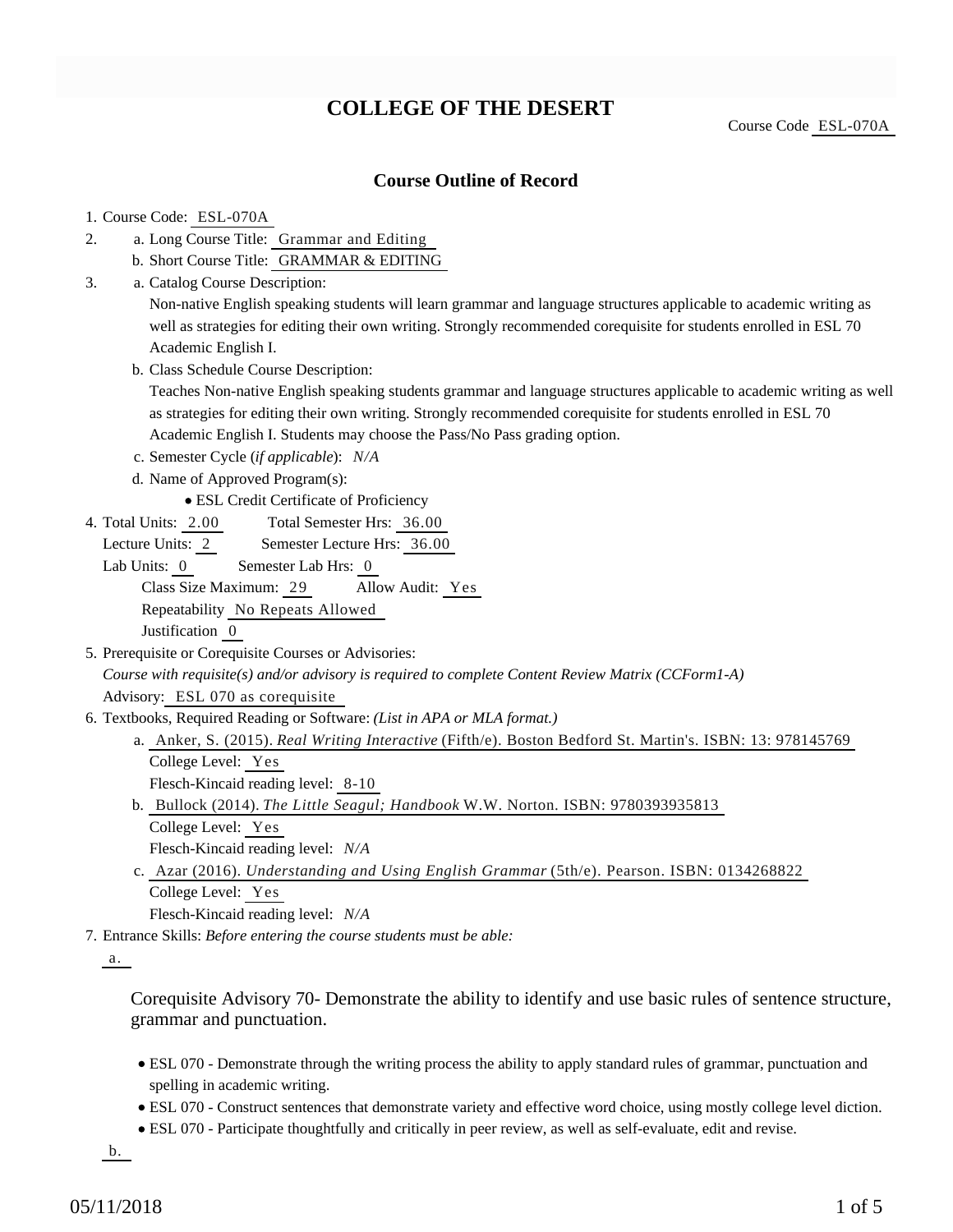Corequisite Advisory 70- Recognize errors with assistance and use strategies to edit own writing more effectively.

- ESL 070 Demonstrate through the writing process the ability to apply standard rules of grammar, punctuation and spelling in academic writing.
- ESL 070 Participate thoughtfully and critically in peer review, as well as self-evaluate, edit and revise.

c.

Corequisite Advisory- Use vocabulary and sentence structures appropriate to academic writing.

- ESL 070 Demonstrate fluency in word classification and purpose.
- ESL 070 Construct sentences that demonstrate variety and effective word choice, using mostly college level diction.
- 8. Course Content and Scope:

#### Lecture:

- 1. Recognize grammar as a tool for writing through:
	- parts of speech
	- sentence patterns
	- phrases
	- clauses
- 2. Construct sentences that utilize academically appropriate:
	- transition signals: coordinating conjunctions, subordinating conjunctions, and conjunctive adverbs to combine clauses
	- pronoun case and agreement
	- verbs which agree in number with the subject
	- regular and irregular verb forms and tenses including past perfect and future perfect tense
	- determiners and articles with count and non count nouns
	- singular and plural nouns
	- word order of comparative and superlative forms of adjectives and adverbs
	- prepositions and phrases of time, direction and place
	- punctuation
	- capitalization
	- spelling
	- word choice and academic vocabulary
- 4. Identify and analyze sentence structure to correct:
	- fragments, comma Splices, and fused sentences
	- illogical shifts in verb tense

Lab: *(if the "Lab Hours" is greater than zero this is required)*

#### 9. Course Student Learning Outcomes:

```
1. 
Identify and apply fundamental principles of grammar to simple, compound, and
complex sentence patterns;
```
#### 2.

Edit own sentences for vocabulary and structure more effectively by recognizing some of own re-occurring errors.

10. Course Objectives: Upon completion of this course, students will be able to:

a. Make use of returned, marked, and graded essays from other courses to identify high intermediate grammar issues with simple, compound, and complex sentences;

- b. Edit own sentences for vocabulary and structure more effectively by recognizing some of own re-occurring errors;
- c. Use strategies learned in class and from instructor's assistance identifying errors to edit own writing more effectively;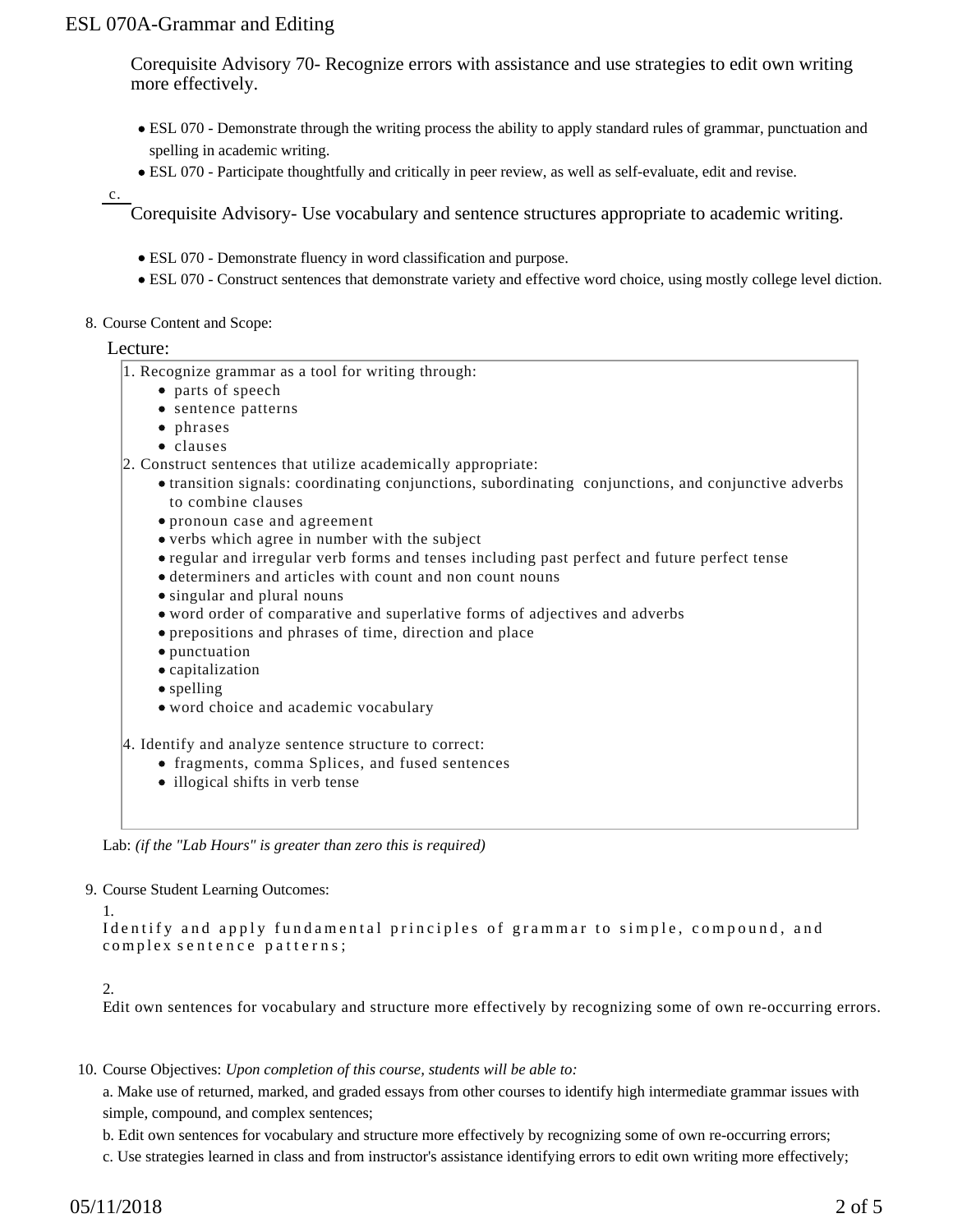d. Demonstrate increased knowledge and awareness of parts of speech, verb use, and simple and complex sentence structure

by introducing increasingly advanced patterns of the English language;

e. Apply understanding of how grammar affects the written message by using deliberate and informed choices vocabulary and language appropriate to academic writing.

11. Methods of Instruction: *(Integration: Elements should validate parallel course outline elements)* 

- a. Collaborative/Team
- b. Discussion
- c. Distance Education
- d. Individualized Study
- e. Lecture
- f. Participation
- g. Technology-based instruction
- 12. Assignments: (List samples of specific activities/assignments students are expected to complete both in and outside of class.) In Class Hours: 36.00

Outside Class Hours: 36.00

a. In-class Assignments

Peer-editing multiple drafts of 3-4 essays.

Partner Activities identifying various types of grammar errors in authentic sentences such as song lyrics and student writing.

b. Out-of-class Assignments

Readings on grammar topics.

Editing multiple drafts of 3-4 essays.

SkillsClass software- individualized plan for grammar reading, practice, and assessment.

Completing applicable online exercises such Cengage Online Grammar Exercises

13. Methods of Evaluating Student Progress: The student will demonstrate proficiency by:

- College level or pre-collegiate essays
- Written homework
- Critiques
- Self-paced testing
- Group activity participation/observation
- Self/peer assessment and portfolio evaluation
- True/false/multiple choice examinations
- Mid-term and final evaluations
- Student participation/contribution
- Student preparation
- 14. Methods of Evaluating: Additional Assessment Information:
- 15. Need/Purpose/Rationale -- All courses must meet one or more CCC missions.
	- PO-BS Reading and Writing Skills

Read complex passages with understanding.

Type structured texts in a variety of written forms according to purpose and audience.

Apply English conventions of grammar, mechanics, usage, punctuation, and format according to course

intensity.

 Recognize writing as a process (brainstorming, organizing, drafting) and revise and edit original work based on self-evaluation and peer review.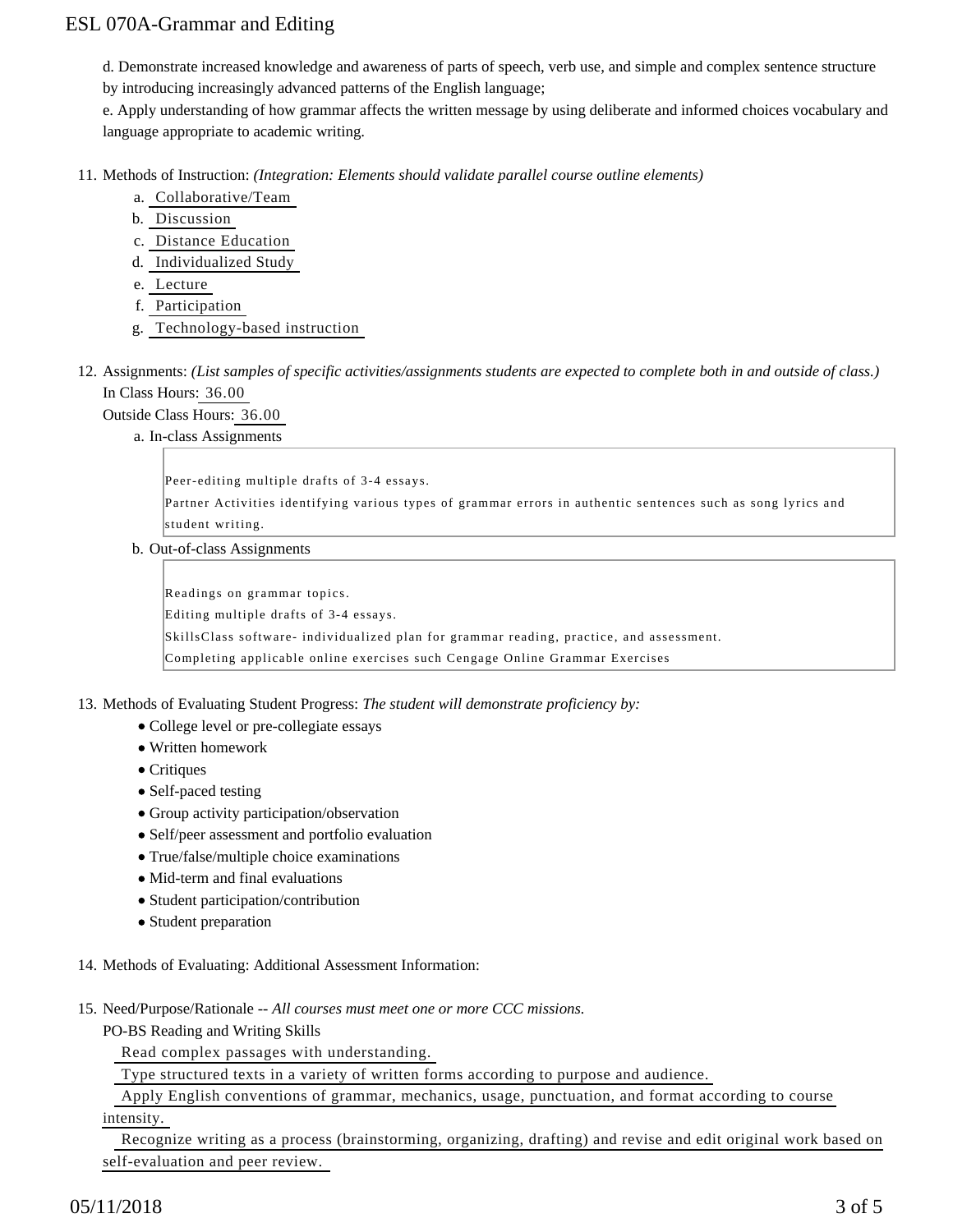| 16. Comparable Transfer Course<br><b>University System</b>                                                                                                                                                                                                                                                                                                                                                                                                                                                                                                                                                                                                                                                                                                                                                                                                                                                                                                              | <b>Campus</b>             | <b>Course Number</b> | <b>Course Title</b>  | <b>Catalog Year</b> |
|-------------------------------------------------------------------------------------------------------------------------------------------------------------------------------------------------------------------------------------------------------------------------------------------------------------------------------------------------------------------------------------------------------------------------------------------------------------------------------------------------------------------------------------------------------------------------------------------------------------------------------------------------------------------------------------------------------------------------------------------------------------------------------------------------------------------------------------------------------------------------------------------------------------------------------------------------------------------------|---------------------------|----------------------|----------------------|---------------------|
|                                                                                                                                                                                                                                                                                                                                                                                                                                                                                                                                                                                                                                                                                                                                                                                                                                                                                                                                                                         |                           |                      |                      |                     |
| 17. Special Materials and/or Equipment Required of Students:                                                                                                                                                                                                                                                                                                                                                                                                                                                                                                                                                                                                                                                                                                                                                                                                                                                                                                            |                           |                      |                      |                     |
| 18. Materials Fees:                                                                                                                                                                                                                                                                                                                                                                                                                                                                                                                                                                                                                                                                                                                                                                                                                                                                                                                                                     | <b>Required Material?</b> |                      |                      |                     |
| <b>Material or Item</b>                                                                                                                                                                                                                                                                                                                                                                                                                                                                                                                                                                                                                                                                                                                                                                                                                                                                                                                                                 |                           |                      | <b>Cost Per Unit</b> | <b>Total Cost</b>   |
| 19. Provide Reasons for the Substantial Modifications or New Course:                                                                                                                                                                                                                                                                                                                                                                                                                                                                                                                                                                                                                                                                                                                                                                                                                                                                                                    |                           |                      |                      |                     |
| Some SLO, objectives, PLO and/or ILO minor modifications to meet the current standards as set by the Outcomes and<br>Assessment Committee.<br>a. Cross-Listed Course (Enter Course Code): N/A<br>20.<br>b. Replacement Course (Enter original Course Code): ESL-055B                                                                                                                                                                                                                                                                                                                                                                                                                                                                                                                                                                                                                                                                                                    |                           |                      |                      |                     |
| 21. Grading Method (choose one): Pass/No Pass Optional                                                                                                                                                                                                                                                                                                                                                                                                                                                                                                                                                                                                                                                                                                                                                                                                                                                                                                                  |                           |                      |                      |                     |
| 22. MIS Course Data Elements<br>a. Course Control Number [CB00]: CCC000533961<br>b. T.O.P. Code [CB03]: 493084.00 - English as a Second Langu<br>c. Credit Status [CB04]: C - Credit - Not Degree Applicable<br>d. Course Transfer Status [CB05]: $C = Non-Transferable$<br>e. Basic Skills Status [CB08]: $1B =$ Course is a basic skills course<br>f. Vocational Status [CB09]: Not Occupational<br>g. Course Classification [CB11]: Y - Credit Course<br>h. Special Class Status [CB13]: N - Not Special<br>i. Course CAN Code [CB14]: N/A<br>j. Course Prior to College Level [CB21]: $B = 2$ Levels Below<br>k. Course Noncredit Category [CB22]: Y - Not Applicable<br>1. Funding Agency Category [CB23]: $Y = Not$ Applicable<br>m. Program Status [CB24]: 2 = Stand-alone<br>Name of Approved Program (if program-applicable): ESL Credit<br>Attach listings of Degree and/or Certificate Programs showing this course as a required or a restricted elective.) |                           |                      |                      |                     |
| 23. Enrollment - Estimate Enrollment<br>First Year: 60<br>Third Year: 60                                                                                                                                                                                                                                                                                                                                                                                                                                                                                                                                                                                                                                                                                                                                                                                                                                                                                                |                           |                      |                      |                     |
| 24. Resources - Faculty - Discipline and Other Qualifications:<br>a. Sufficient Faculty Resources: Yes<br>b. If No, list number of FTE needed to offer this course: N/A<br>25. Additional Equipment and/or Supplies Needed and Source of Funding.<br>N/A<br>26. Additional Construction or Modification of Existing Classroom Space Needed. (Explain:)<br>N/A                                                                                                                                                                                                                                                                                                                                                                                                                                                                                                                                                                                                           |                           |                      |                      |                     |
| 27. FOR NEW OR SUBSTANTIALLY MODIFIED COURSES                                                                                                                                                                                                                                                                                                                                                                                                                                                                                                                                                                                                                                                                                                                                                                                                                                                                                                                           |                           |                      |                      |                     |

Library and/or Learning Resources Present in the Collection are Sufficient to Meet the Need of the Students Enrolled in the Course: Yes

Only adding Distance Ed Modality, so no new resources are needed.